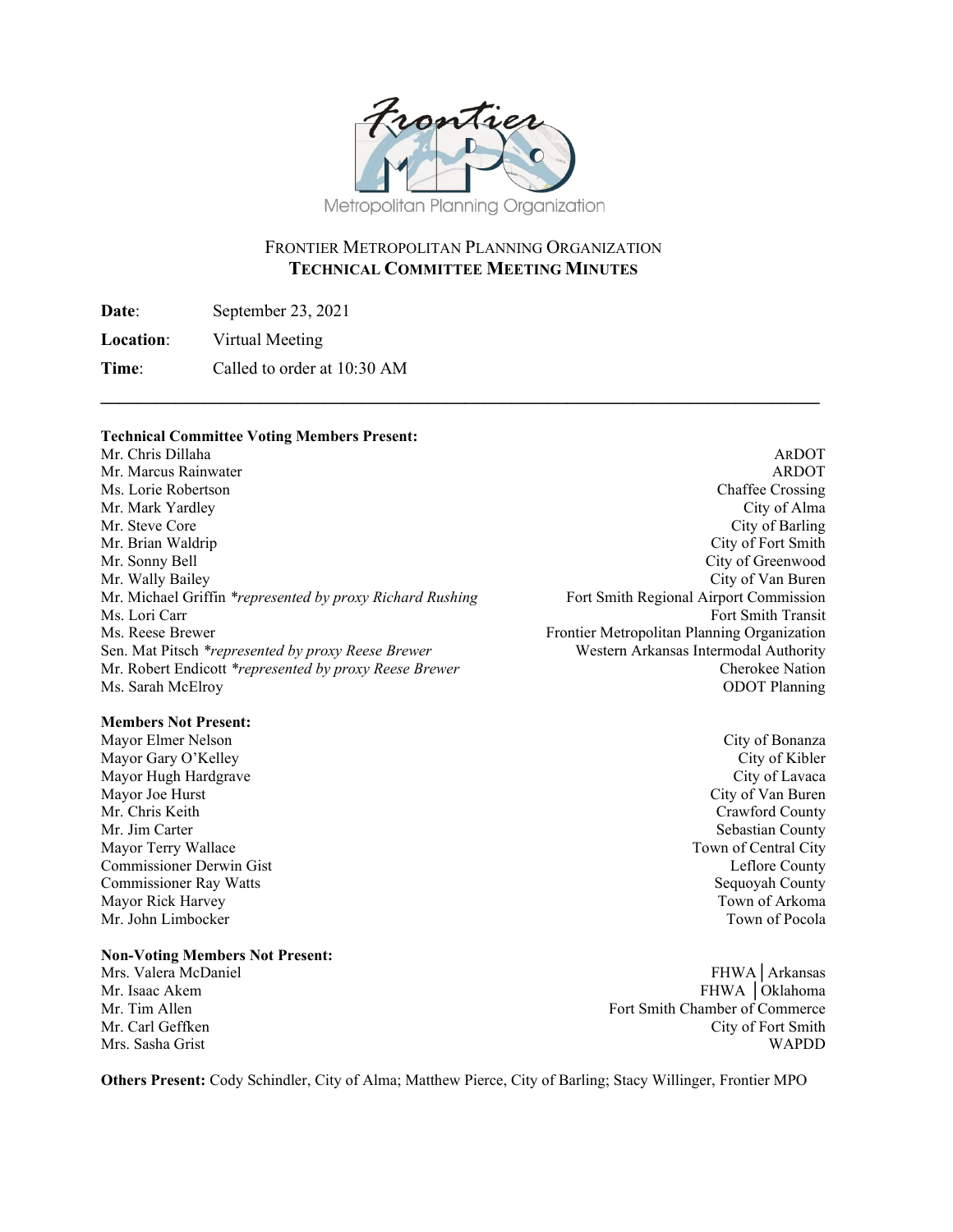## **I. Administrative**

## **A. Approval of the Technical Committee Meeting Agenda**

**a.** With no corrections nor additions, Lori Carr motioned to approve the agenda. Wally Bailey seconded the motion. A unanimous vote was reached.

#### **B. Approval of the March 24, 2021 Technical Committee Meeting Minutes**

**a.** Wally Bailey motioned to approve the minutes and was seconded by Sonny Bell. A unanimous vote was reached.

## **C. MPO Director's Report**

Reese Brewer reviewed the MPO activities which occurred since the June 24, 2021, meeting. Activities related to the following topics were covered:

- **a. University of Washington Urban Freight Lab Technical Grant Assistance Awarded to Frontier MPO:** Frontier MPO was awarded University of Washington's Urban Freight Lab Technical Grant Assistance program. The project focuses on creating micro-freight hubs in Fort Smith. Frontier MPO and the City of Fort Smith are working together on this effort. Staff presented project information to the City of Fort Smith, is developing a survey, and is beginning to conduct community outreach.
- **b. National RTAP Community Rides Grant Program Application:** Frontier MPO on behalf of Western Transportation Services (Area Agency on Aging) applied for the Federal Transit Administration's RTAP Community Rides Grant Program. While not selected for funding, we will work toward improving transit connections from Fort Smith to rural areas.
- **c. United States Bike Routes (USBR) 51 and 80:** Frontier staff are assisting with the designation or USBR 51 from the Missouri state line to the terminus in Alma. Staff are working with ARDOT and Adventure Cycling to have this route extended to Van Buren and Fort Smith, but the exact timing of the route designation not yet known.
	- i. USBR 80 is planned to span the state from Memphis to Fort Smith. ARDOT has completed the plan from Memphis to Little Rock and plan to draft the plan for the Little Rock to Fort Smith leg soon.
	- ii. Per Kim Sanders, ArDOT Bicycle-Pedestrian Coordinator, the goal is to submit both routes to American Association of State Highway and Transportation Officials (AASHTO) at their spring meeting.
- **d. National Science Foundation CIVIC Innovation Challenges Grant (SMILIES):** Staff assisted the University of Arkansas, Dr. Suman Mitra and Dr. Sarah Hernandez to complete the Stage 2 funding application. *Award Notice for Stage 2 Funding (Deployment of SMILIES project) was received on September 21, 2021.*
- **e. National Association of Chronic Disease Directors' Board of Directors and Impact Awards Committee:** Dr. Lisa McClain was nominated for the 2021 Health Equity Champion Award by Reese Brewer, for her leadership of the Our Voice Initiative, and its development of citizen scientists.
- **f. National Recreation and Parks Association & the Gehl Institute Inclusive Healthy Places Grant:** The team has started this work effort and will hold walk audits and focus meetings. A survey has been created on Public Input and flyers were distributed at the library and information shared by Van Buren Library, the Van Buren Chamber of Commerce, Frontier MPO, and signs have been posted in Van Buren in the neighborhood around the Diamond Center Park.
	- i. A major part of this effort includes the Stanford Medical University's Our Voice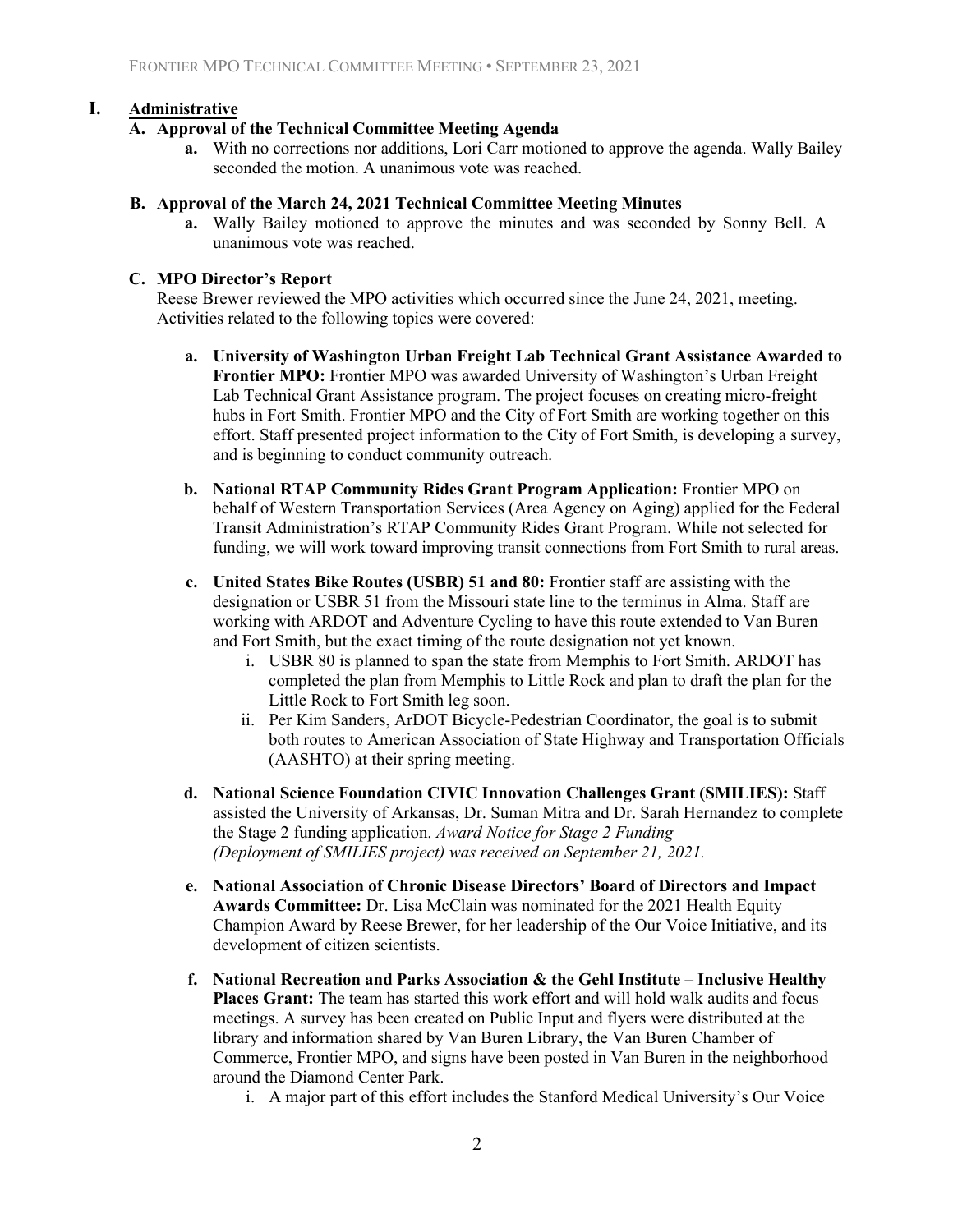#### Approach.

- ii. The team is comprised of Judge Gilstrap, Elaine Stanfield, Dr. Lisa McClain, Tracee McKenna, Stacy Willinger, and Reese Brewer.
- **g. Presentations:** Ms. Brewer provided presentations on Frontier MPO's work and projects to the Chronic Disease Coordinators Association and articles regarding the Micro Freight Hub Study, the MTP update, the USBR 51 Route are found at:
	- i. [https://www.swtimes.com/story/news/2021/08/03/north-fort-smith-undergo](https://www.swtimes.com/story/news/2021/08/03/north-fort-smith-undergo-study-micro-freight-hubs-new-business/8063551002/)[study-micro-freight-hubs-new-business/8063551002/](https://www.swtimes.com/story/news/2021/08/03/north-fort-smith-undergo-study-micro-freight-hubs-new-business/8063551002/)
	- ii. [https://www.swtimes.com/story/news/2021/08/25/cross-country-bike-route](https://www.swtimes.com/story/news/2021/08/25/cross-country-bike-route-portion-designated-van-buren/8201437002/)[portion-designated-van-buren/8201437002/](https://www.swtimes.com/story/news/2021/08/25/cross-country-bike-route-portion-designated-van-buren/8201437002/)
	- iii. <https://amp.pressargus.com/amp/5391671001>

#### **D. Public Comment Period**

**a.** There were no public comments.

## **II. New Business**

- **A. Resolution 21-7:** Support the safety performance targets of the Arkansas Department Of Transportation (ARDOT). Reese Brewer clarified that this resolution would approve the adoption of the Arkansas Department of Transportation safety targets for Frontier MPO. **Mark Yardley made a motion to approve, and Lori Carr seconded the motion. A unanimous vote was reached.**
- **B. Resolution 21-8:** Adopt the Rogers Avenue Health & Transportation Planning Framework as an element of the Metropolitan Transportation Plan. Reese Brewer explained the framework document was created in coordination with FWHA and can be used as a planning document. **Lori Carr made a motion to approve, and Chris Dillaha seconded the motion. A unanimous vote was reached.**
- **C. Resolution 21-9:** Approval of the proposed United States Bicycle Route to be designated as a portion of the USBR 51. Reese Brewer clarified that there are approximately 18,000 miles United States Bike Routes adopted across the county. **Sonny Bell made a motion to approve, and Wally Bailey seconded the motion. A unanimous vote was reached.**

#### **D. Arkansas Department of Transportation Updates**

Marcus Rainwater gave ARDOT updates: See table 1.

**No action was taken.**

**E. Oklahoma Department of Transportation Updates** There were no updates. **No action was taken.**

## **III. Open Discussion**

There was no open discussion.

#### **IV. Next Meetings**

**Technical Committee:** December 8, 2021, Virtual/Hybrid Meeting **Policy Board:**  December 8, 2021, Virtual/Hybrid Meeting